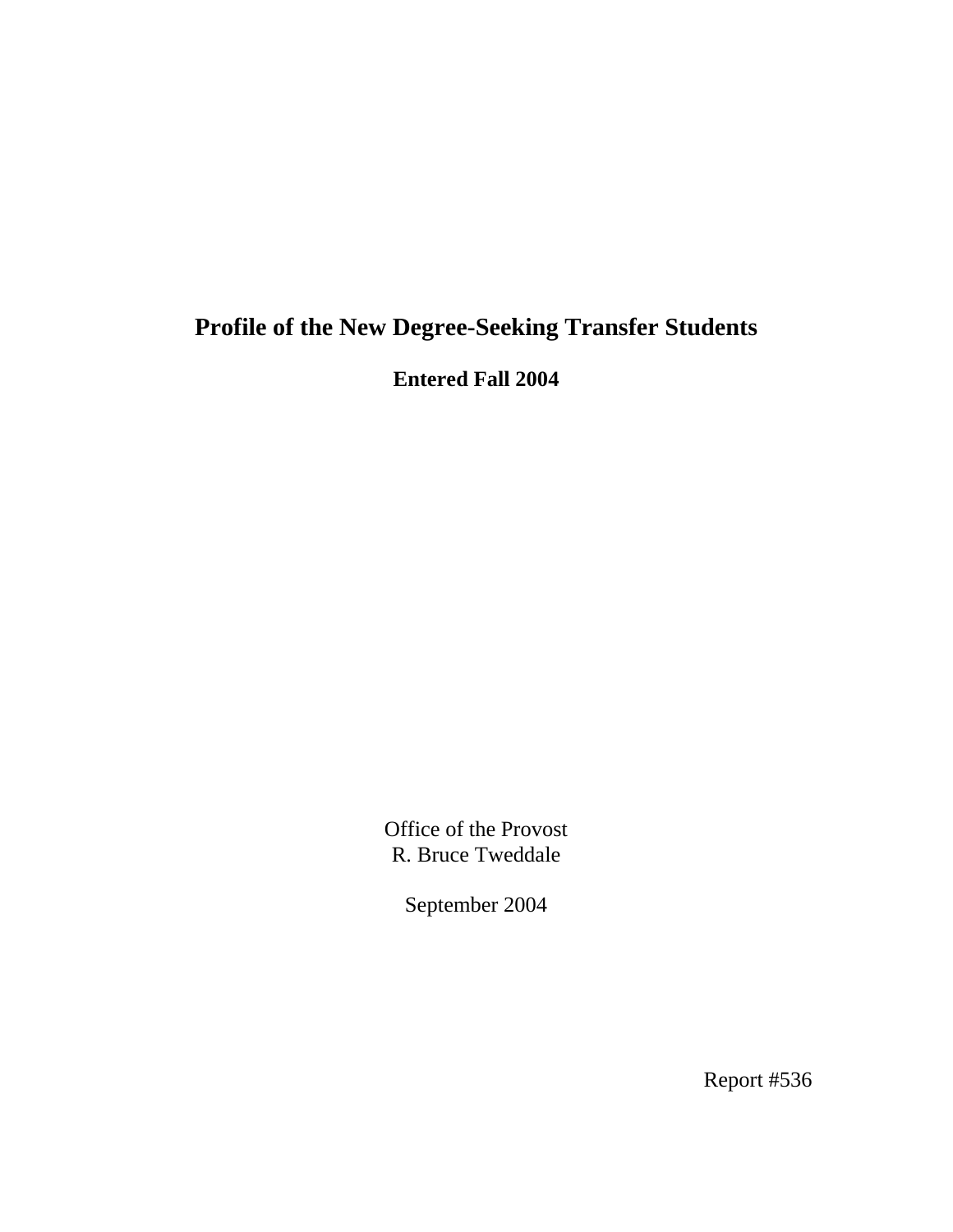A total of 1,540 students entered Grand Valley State University during Fall 2004 as new transfer students. This report delineates some of the characteristics of this group of students. The tables are divided into the following groups of students.

- 1. 2yr tran students transferring from 2-year institutions
- 2. 4yr tran students transferring from 4-year institutions

| <b>College</b>                        | <b>Number</b> |
|---------------------------------------|---------------|
| <b>Grand Rapids Community College</b> | 413           |
| <b>Muskegon Community College</b>     | 132           |
| <b>Lansing Community College</b>      | 52            |
| Northwestern Michigan College         | 45            |
| Kalamazoo Valley Community            | 41            |
| College                               |               |
| Lake Michigan College                 | 25            |
| <b>Oakland Community College</b>      | 25            |
| <b>Kellogg Community College</b>      | 23            |
| <b>Macomb Community College</b>       | 21            |
|                                       |               |
| all others                            |               |

#### *College from which the Students Transferred (2yr Transfers)*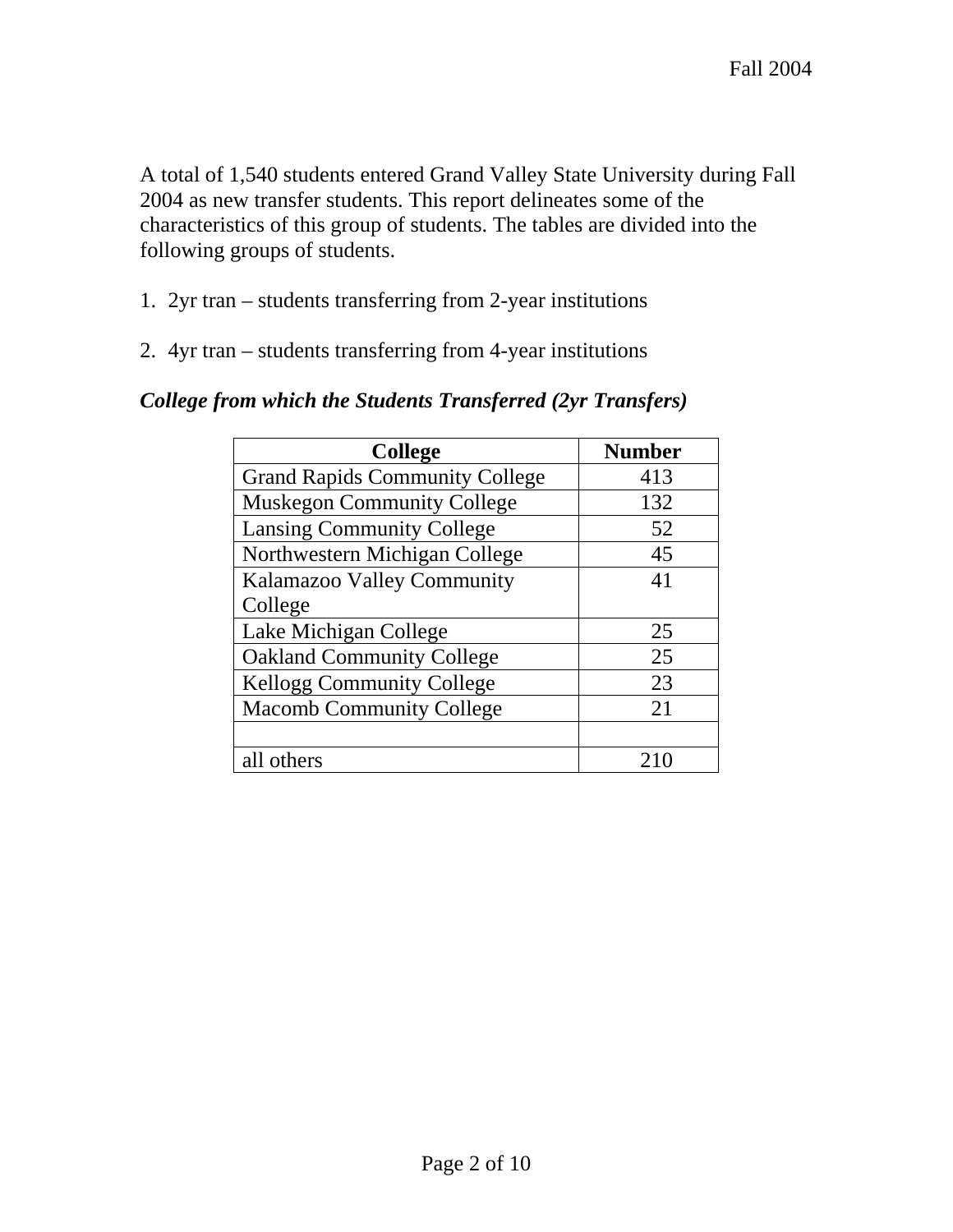| <b>College</b>                     | <b>Number</b> |
|------------------------------------|---------------|
| <b>Western Michigan University</b> | 52            |
| <b>Michigan State University</b>   | 38            |
| Calvin College                     | 37            |
| <b>Central Michigan University</b> | 33            |
| Ferris State University            | 31            |
| Hope College                       | 27            |
| <b>Baker College</b>               | 22            |
| Davenport University               | 19            |
| <b>Aquinas College</b>             | 16            |
| <b>Cornerstone University</b>      | 10            |
|                                    |               |
| all others                         |               |

# *College from which the Students Transferred (4yr Transfers)*

*Sex* 

| sex    | 2yr tran | 4yr tran        | total |
|--------|----------|-----------------|-------|
| female | 546      | 323             | 868   |
| male   | 44.      | 23 <sub>C</sub> | h /   |
| total  | 987      | 553             |       |

# *Ethnic Background*

| <b>Ethnic Background</b> | 2yr tran   | 4yr tran       | total |
|--------------------------|------------|----------------|-------|
| Asian                    | 26         | 15             | 51    |
| Black, not Hispanic      | 42         | 25             | 67    |
| Hispanic                 | 31         |                | 37    |
| American                 | 11         | $\overline{2}$ | 13    |
| Indian/Alaskan           |            |                |       |
| Native                   |            |                |       |
| White, not of            | 851        | 458            | 1,309 |
| Hispanic origin          |            |                |       |
|                          |            |                |       |
| not indicated            | $26^\circ$ | 47             | 73    |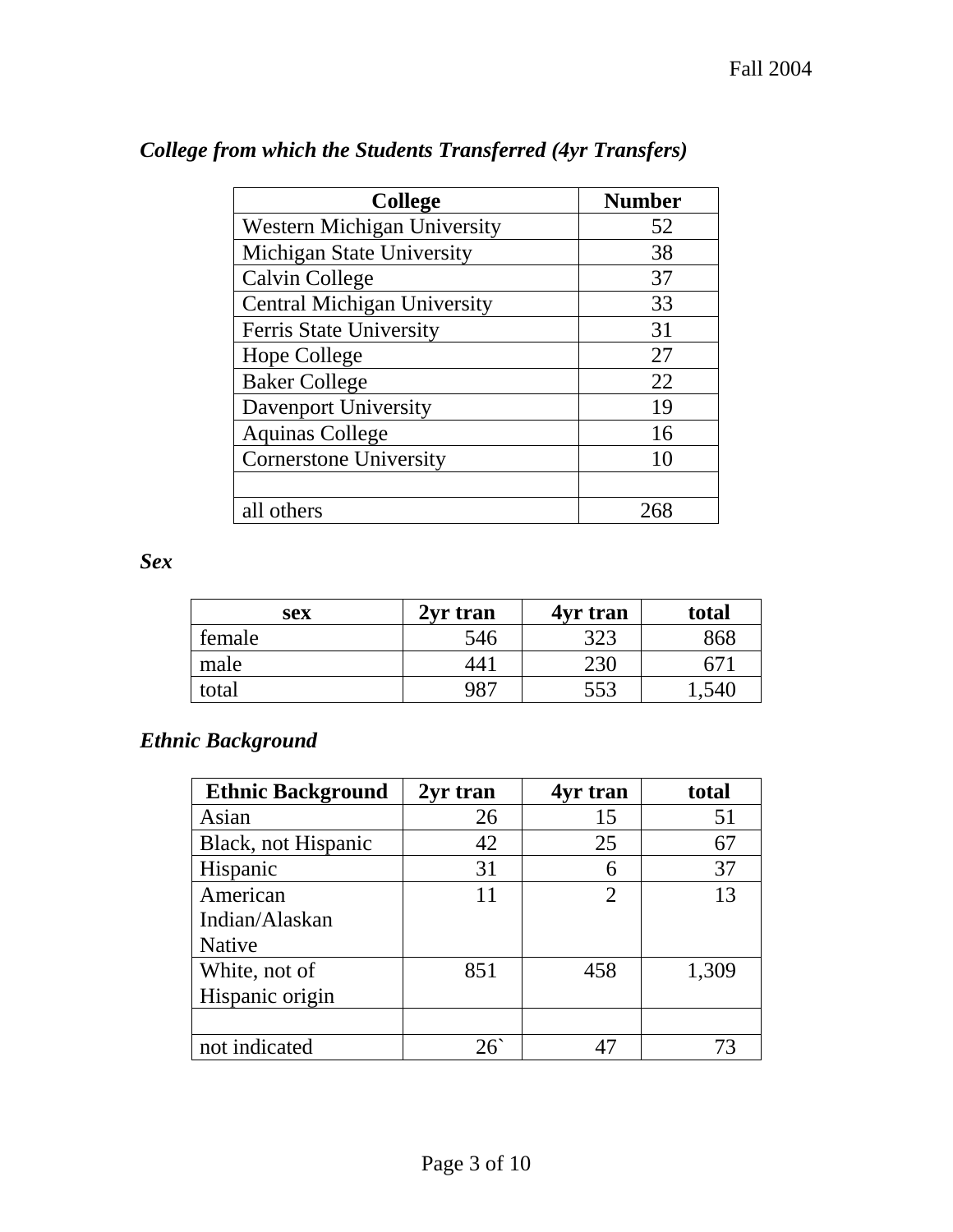# *Status*

| <b>Status</b> | 2yr tran | 4yr tran | total           |
|---------------|----------|----------|-----------------|
| full-time     | 805      | 445      | 0.250           |
| part-time     | 182      | 108      | 29 <sup>c</sup> |

# *Major*

| <b>Major Degree-Seeking Only</b> | 2yr tran         | 4yr tran         | total          |
|----------------------------------|------------------|------------------|----------------|
| accounting                       | 10               | 5                | 15             |
| advertising/public relations     | 13               | $\overline{7}$   | 20             |
| anthropology                     | $\overline{2}$   | $\overline{0}$   | $\overline{2}$ |
| art & design                     | 11               | $\overline{5}$   | 16             |
| behavioral science               | $\overline{4}$   | $\overline{0}$   | $\overline{4}$ |
| biology                          | 28               | 13               | 41             |
| biomedical science               | 25               | 15               | 40             |
| biopsychology                    | $\boldsymbol{0}$ | $\overline{0}$   | $\overline{0}$ |
| broadcasting                     | $\overline{5}$   | $\mathbf{1}$     | 6              |
| business economics               | $\overline{3}$   | $\overline{0}$   | 3              |
| business, general                | 12               | $\mathbf{1}$     | 13             |
| cell & molecular biology         | 1                | $\overline{2}$   | 3              |
| chemistry                        | $\overline{3}$   | $\overline{3}$   | 6              |
| classics                         | $\overline{0}$   | $\overline{0}$   | $\overline{0}$ |
| clinical & lab sciences          | $\overline{4}$   | $\mathbf{1}$     | 5              |
| communications                   | 14               | 5                | 19             |
| computer science                 | $\overline{0}$   | $\overline{0}$   | $\overline{0}$ |
| criminal justice                 | 35               | 12               | 47             |
| dance                            | $\overline{c}$   | $\overline{2}$   | $\overline{4}$ |
| earth science                    | $\mathbf{1}$     | $\overline{0}$   | $\mathbf{1}$   |
| economics                        | $\mathbf{1}$     | $\overline{0}$   | $\mathbf{1}$   |
| engineering                      | $\overline{0}$   | $\overline{0}$   | $\overline{0}$ |
| English                          | 54               | 14               | 68             |
| film & video                     | 8                | 6                | 14             |
| finance                          | 10               | $\overline{2}$   | 12             |
| French                           | $\overline{0}$   | $\overline{1}$   | $\mathbf{1}$   |
| geography                        | $\overline{2}$   | $\mathbf{1}$     | 3              |
| geology                          | $\overline{0}$   | 1                | $\mathbf{1}$   |
| German                           | $\mathbf{1}$     | $\boldsymbol{0}$ | 1              |
| health communications            | $\overline{2}$   | $\overline{2}$   | $\overline{4}$ |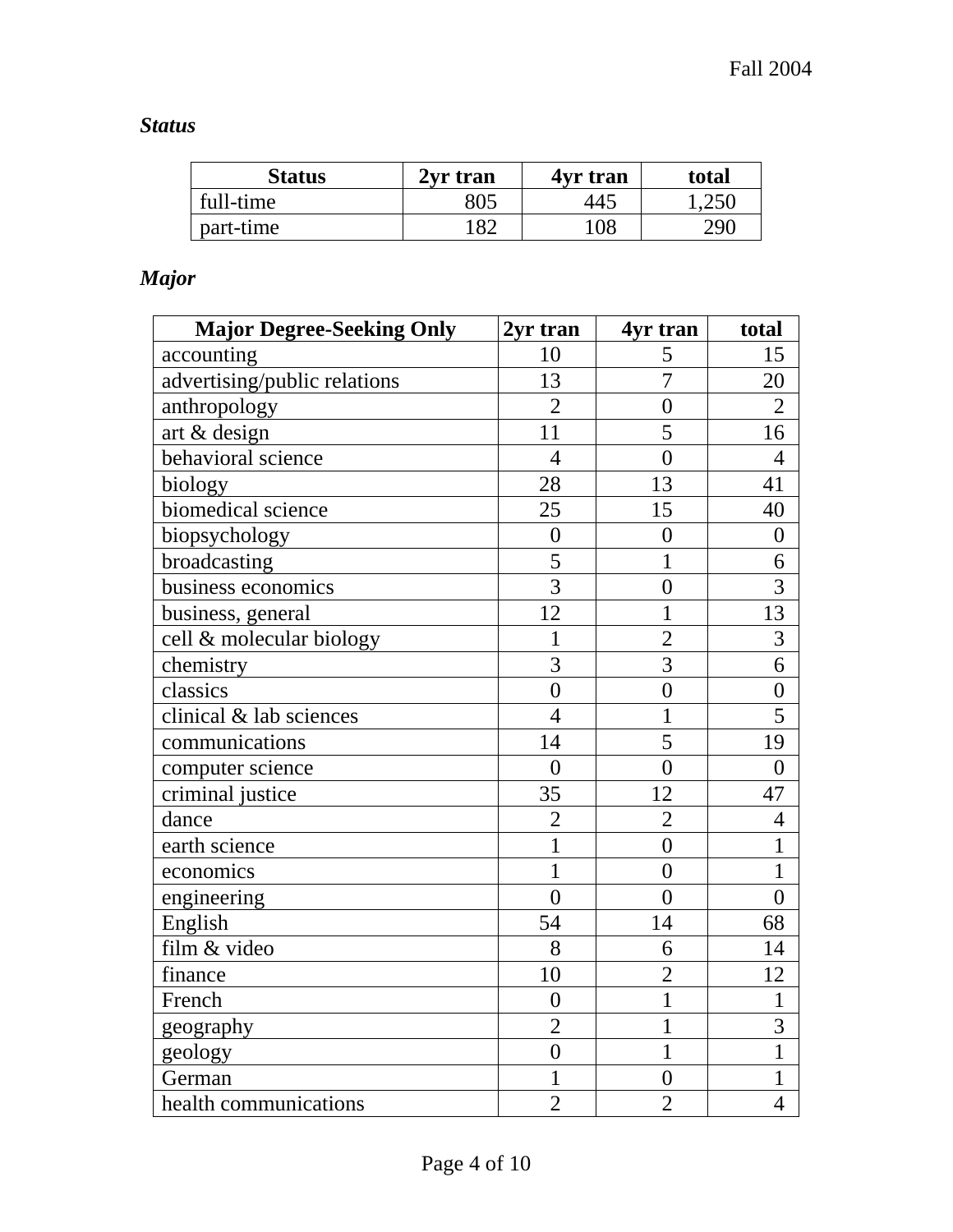| <b>Major Degree-Seeking Only</b> | 2yr tran         | 4yr tran         | total            |
|----------------------------------|------------------|------------------|------------------|
| health science                   | 21               | 15               | 36               |
| history                          | 26               | 7                | 33               |
| hospitality & tourism management | 6                | 3                | 9                |
| information systems              | $\overline{0}$   | $\overline{0}$   | $\overline{0}$   |
| integrated science               | 5                | 6                | 11               |
| international business           | 3                | $\overline{0}$   | 3                |
| international relations          | $\overline{3}$   | $\mathbf 1$      | $\overline{4}$   |
| journalism                       | $\overline{5}$   | $\overline{2}$   | 7                |
| legal studies                    | $\overline{5}$   | $\overline{2}$   | $\overline{7}$   |
| liberal studies                  | $\overline{4}$   | $\overline{2}$   | 6                |
| management                       | 6                | 3                | 9                |
| marketing                        | 11               | 3                | 14               |
| mathematics                      | 17               | 8                | 25               |
| music                            | $\overline{4}$   | $\overline{4}$   | 8                |
| natural resource management      | 3                | 5                | 8                |
| nursing                          | $\overline{0}$   | $\overline{0}$   | $\boldsymbol{0}$ |
| occupational safety              | $\overline{0}$   | $\overline{0}$   | $\boldsymbol{0}$ |
| philosophy                       | $\overline{0}$   | 1                | 1                |
| photography                      | 5                | $\overline{4}$   | 9                |
| physical education               | 22               | 5                | 27               |
| physics                          | $\overline{0}$   | $\overline{0}$   | $\overline{0}$   |
| political science                | 8                | 4                | 12               |
| pre-business                     | 103              | 63               | 166              |
| pre-computer science             | 10               | 1                | 11               |
| pre-economics                    | $\boldsymbol{0}$ | $\overline{0}$   | $\overline{0}$   |
| pre-engineering                  | 31               | 8                | 39               |
| pre-health                       | $\boldsymbol{0}$ | $\boldsymbol{0}$ | $\overline{0}$   |
| pre-information systems          | 7                | 5                | 12               |
| pre-liberal studies              | $\boldsymbol{0}$ | $\overline{0}$   | $\overline{0}$   |
| pre-medical technology           | 1                | $\overline{0}$   |                  |
| pre-medical imaging              | 5                | 3                | 8                |
| pre-nursing                      | 51               | 43               | 94               |
| pre-nursing rn                   | 6                | 1                | 7                |
| pre-physical therapy             | 3                | $\overline{0}$   | 3                |
| psychology                       | 35               | 19               | 54               |
| public administration            | $\overline{2}$   |                  | 3                |
| social studies group             | 34               | 11               | 45               |
| social work                      | 21               | 8                | 29               |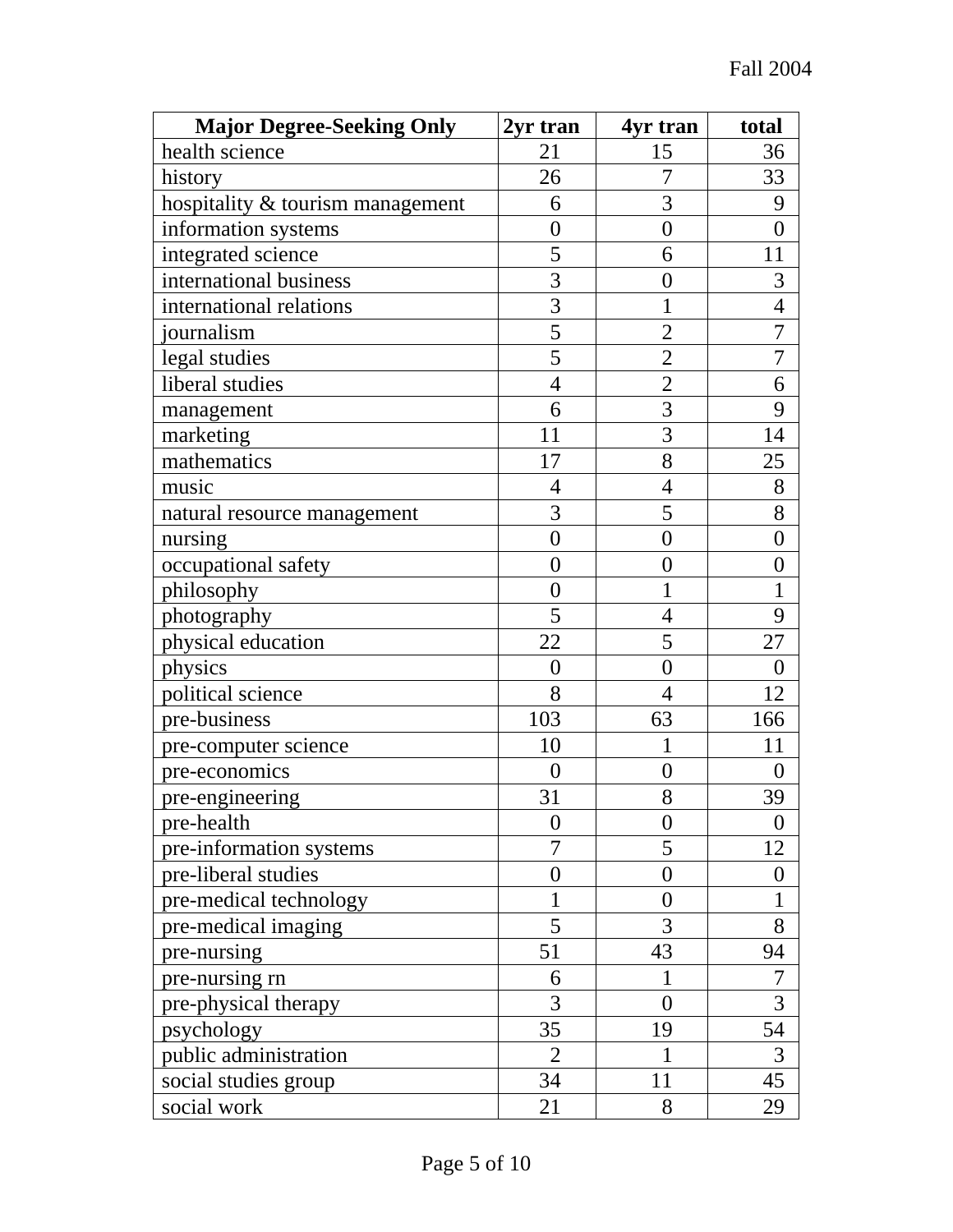| <b>Major Degree-Seeking Only</b> | 2yr tran | 4yr tran | total |
|----------------------------------|----------|----------|-------|
| sociology                        |          |          |       |
| Spanish                          |          |          |       |
| special education psychology     | 25       |          |       |
| statistics                       |          |          |       |
| theatre                          |          |          |       |
| therapeutic recreation           |          |          |       |
| writing                          |          |          | רו    |
| undeclared                       | 195      |          |       |

# *County of Residence (Michigan residents only)*

| <b>County of Residence</b> | 2yr tran         | 4yr tran         | total          |
|----------------------------|------------------|------------------|----------------|
| Alcona                     | $\boldsymbol{0}$ | $\boldsymbol{0}$ | $\overline{0}$ |
| Alger                      | $\overline{0}$   | $\overline{0}$   | $\overline{0}$ |
| Allegan                    | 27               | 18               | 45             |
| Alpena                     | 6                | $\overline{0}$   | 6              |
| Antrim                     | $\overline{0}$   | 3                | 3              |
| Arenac                     | $\overline{0}$   | $\overline{0}$   | $\overline{0}$ |
| Baraga                     | $\overline{0}$   | $\overline{0}$   | $\theta$       |
| <b>Barry</b>               | 12               | 8                | 20             |
| <b>Bay</b>                 | 3                | 3                | 6              |
| Benzie                     | $\mathbf{1}$     | $\overline{2}$   | 3              |
| <b>Berrien</b>             | 22               | $\overline{4}$   | 26             |
| <b>Branch</b>              | $\overline{2}$   | $\overline{0}$   | $\overline{2}$ |
| Calhoun                    | 11               | $\overline{4}$   | 15             |
| Cass                       | $\overline{4}$   | $\overline{1}$   | 5              |
| Charlevoix                 | $\overline{2}$   | 4                | 6              |
| Cheboygan                  | $\overline{4}$   | 3                | 7              |
| Chippewa                   | $\overline{0}$   | 3                | $\overline{3}$ |
| Clare                      | $\boldsymbol{0}$ | $\overline{0}$   | $\overline{0}$ |
| Clinton                    | 11               | $\overline{0}$   | 11             |
| Crawford                   | 1                | $\overline{0}$   | $\mathbf{1}$   |
| Delta                      | $\overline{4}$   | $\mathbf{1}$     | 5              |
| Dickinson                  | $\boldsymbol{0}$ | $\overline{0}$   | $\overline{0}$ |
| Eaton                      | 12               | 6                | 18             |
| Emmet                      | 7                | $\overline{2}$   | 9              |
| Genesee                    | 11               | 7                | 18             |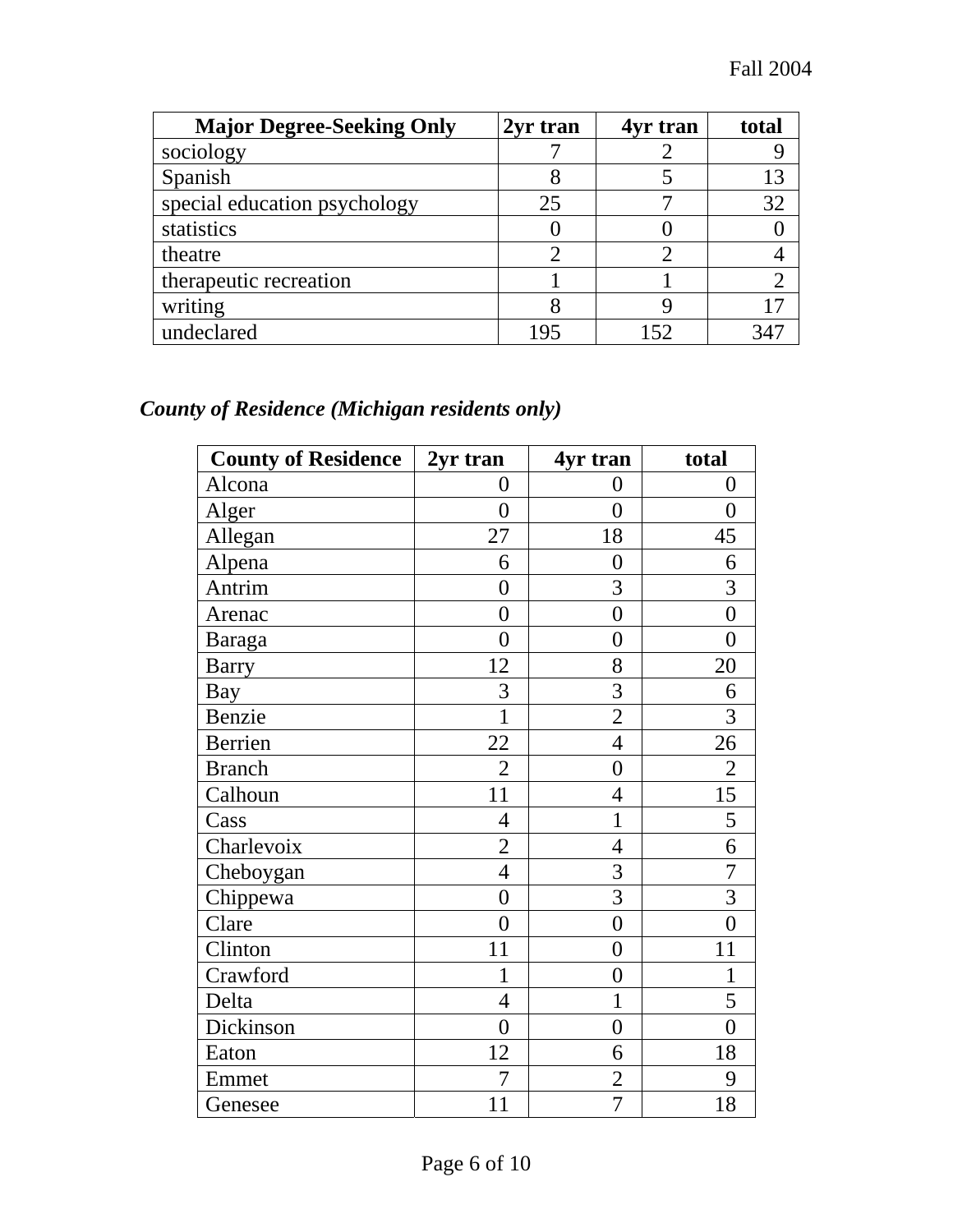| <b>County of Residence</b> | 2yr tran       | 4yr tran         | total            |
|----------------------------|----------------|------------------|------------------|
| Gladwin                    | $\overline{0}$ | $\overline{0}$   | $\overline{0}$   |
| Gogebic                    | $\overline{0}$ | $\overline{0}$   | $\overline{0}$   |
| <b>Grand Traverse</b>      | 29             | 10               | 39               |
| Gratiot                    | $\overline{0}$ | $\overline{2}$   | $\overline{2}$   |
| Hillsdale                  | 1              | 1                | $\overline{2}$   |
| Houghton                   | $\overline{0}$ | $\boldsymbol{0}$ | $\overline{0}$   |
| Huron                      | $\overline{0}$ | $\mathbf 1$      | $\mathbf{1}$     |
| Ingham                     | 17             | 6                | 23               |
| Ionia                      | 12             | 10               | 22               |
| Iosco                      | 1              | $\boldsymbol{0}$ | $\mathbf{1}$     |
| Iron                       | $\overline{0}$ | $\boldsymbol{0}$ | $\boldsymbol{0}$ |
| Isabella                   | 3              | $\overline{2}$   | 5                |
| Jackson                    | 13             | $\overline{4}$   | 17               |
| Kalamazoo                  | 23             | 10               | 33               |
| Kalkaska                   | 3              | $\overline{0}$   | 3                |
| Kent                       | 319            | 160              | 479              |
| Keweenaw                   | 1              | $\overline{0}$   | 1                |
| Lake                       | 1              | $\overline{0}$   | 1                |
| Lapeer                     | 3              | 4                | 7                |
| Leelanau                   | $\overline{7}$ | 1                | 8                |
| Lenawee                    | 5              | $\overline{2}$   | 7                |
| Livingston                 | 8              | 3                | 11               |
| Luce                       | $\overline{0}$ | $\overline{0}$   | $\overline{0}$   |
| Mackinac                   | $\overline{0}$ | $\overline{0}$   | $\overline{0}$   |
| Macomb                     | 15             | 10               | 25               |
| Manistee                   | 8              | 3                | 11               |
| Marquette                  | $\overline{0}$ | $\boldsymbol{0}$ | 0                |
| Mason                      | 14             | $\overline{2}$   | 16               |
| Mecosta                    | $\overline{2}$ | 5                | 7                |
| Menominee                  | $\overline{0}$ | $\boldsymbol{0}$ | $\overline{0}$   |
| Midland                    | 3              | $\overline{4}$   | 7                |
| Missaukee                  | $\mathbf{1}$   | $\overline{2}$   | 3                |
| Monroe                     | 5              | $\overline{2}$   | $\overline{7}$   |
| Montcalm                   | 7              | $\overline{4}$   | 11               |
| Montmorency                | 1              | 1                | 2                |
| Muskegon                   | 89             | 23               | 112              |
| Newaygo                    | 7              | 5                | 12               |
| Oakland                    | 24             | 24               | 48               |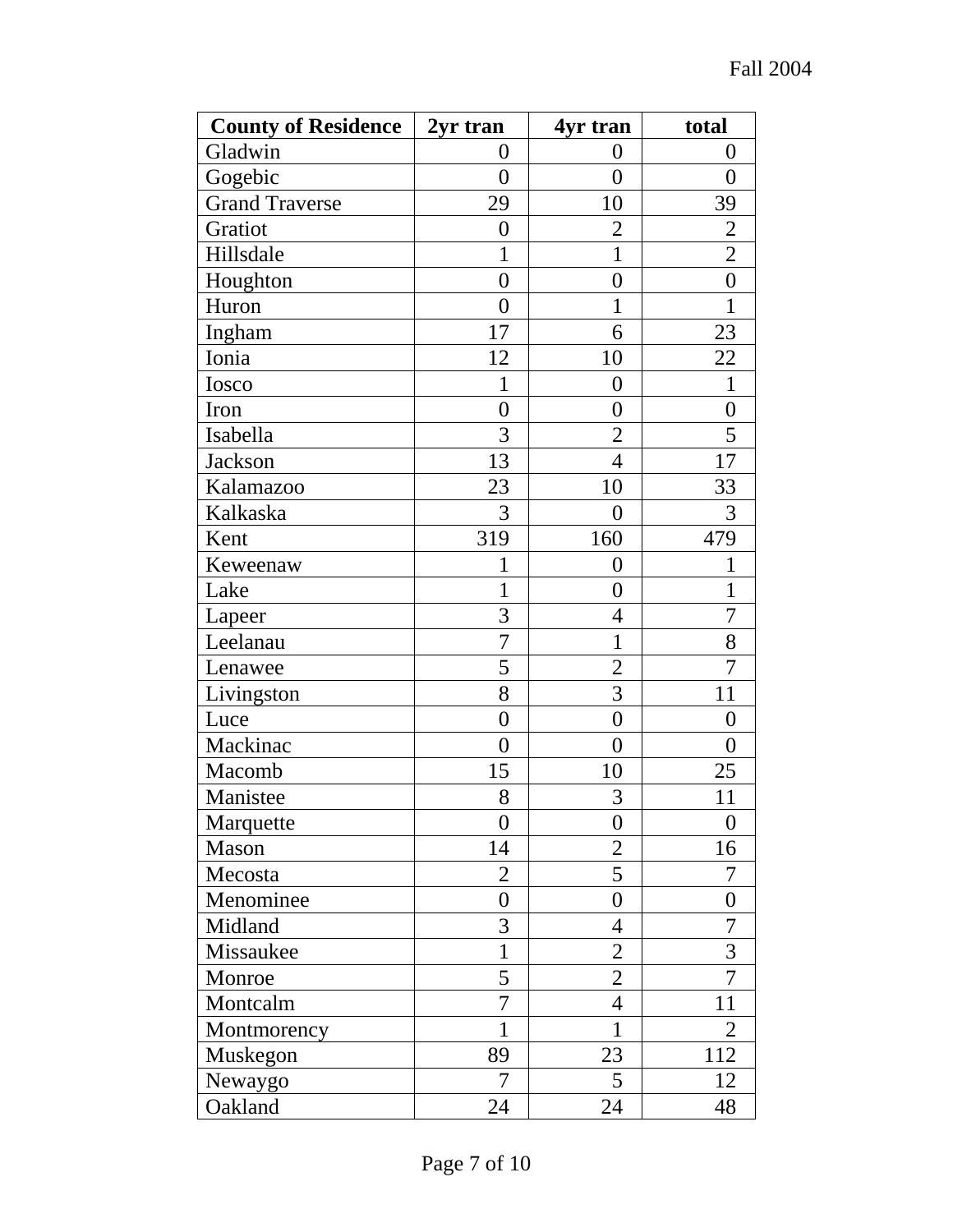| <b>County of Residence</b> | 2yr tran       | 4yr tran       | total          |
|----------------------------|----------------|----------------|----------------|
| Oceana                     | 9              | 2              | 11             |
| Ogemaw                     | 0              | $\overline{2}$ | $\overline{2}$ |
| Ontonagon                  | 0              | 0              |                |
| Osceola                    | 0              |                |                |
| Oscoda                     | 1              | 1              | $\overline{2}$ |
| Otsego                     | 5              | $\overline{0}$ | $\overline{5}$ |
| Ottawa                     | 114            | 85             | 199            |
| Presque Isle               |                | 0              |                |
| Roscommon                  |                | $\overline{0}$ |                |
| Saginaw                    |                | $\overline{2}$ | 9              |
| Sanilac                    |                | $\overline{2}$ | 3              |
| Schoolcraft                | $\Omega$       | 1              |                |
| Shiawassee                 |                | 0              |                |
| St. Clair                  | 15             | $\overline{4}$ | 19             |
| St. Joseph                 | 6              | 3              | 9              |
| Tuscola                    | $\theta$       | 1              |                |
| VanBuren                   | 8              |                | 9              |
| Washtenaw                  | $\overline{4}$ | 6              | 10             |
| Wayne                      | 20             | 8              | 28             |
| Wexford                    |                | 1              | 2              |

#### *Other States & Countries*

| <b>State or Country of</b> | 2yr tran | 4yr tran       | total                 |
|----------------------------|----------|----------------|-----------------------|
| <b>Residence</b>           |          |                |                       |
| California                 | 3        | $\overline{2}$ |                       |
| Colorado                   |          |                |                       |
| Florida                    |          | 4              |                       |
| Georgia                    |          |                |                       |
| Illinois                   | 11       |                | 18                    |
| Indiana                    |          | $\overline{2}$ |                       |
| Iowa                       |          |                |                       |
| Minnesota                  |          |                |                       |
| Missouri                   |          |                |                       |
| Nebraska                   |          |                |                       |
| New Jersey                 |          |                | $\mathcal{D}_{\cdot}$ |
| New York                   |          | 2              |                       |
| Ohio                       | 2        |                |                       |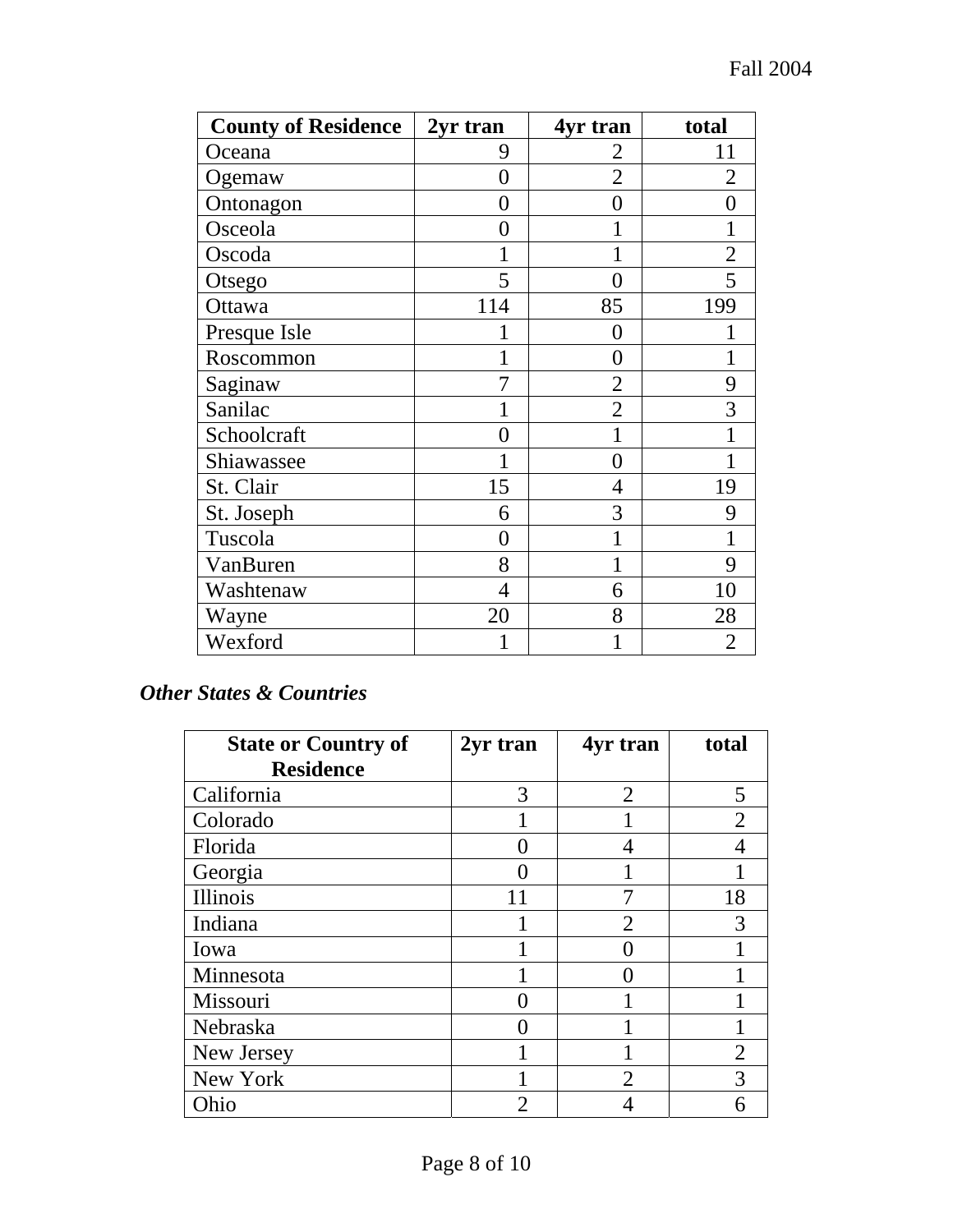| <b>State or Country of</b><br><b>Residence</b> | 2yr tran       | 4yr tran       | total          |
|------------------------------------------------|----------------|----------------|----------------|
| Pennsylvania                                   | $\overline{0}$ | $\mathbf{1}$   | 1              |
| Utah                                           | $\overline{0}$ | $\mathbf{1}$   | 1              |
| Virginia                                       | 1              | $\overline{0}$ | 1              |
| Washington                                     | 1              | 1              | $\overline{2}$ |
| Wisconsin                                      | $\overline{0}$ | $\mathbf{1}$   | 1              |
|                                                |                |                |                |
| Austria                                        | $\overline{0}$ | $\mathbf{1}$   | $\mathbf{1}$   |
| China, Peoples Republic                        | $\mathbf{1}$   | $\overline{0}$ | $\mathbf{1}$   |
| England                                        | $\theta$       | $\overline{2}$ | $\overline{2}$ |
| Ethiopia                                       | $\overline{0}$ | $\mathbf{1}$   | $\mathbf{1}$   |
| France                                         | $\overline{0}$ | $\overline{2}$ | $\overline{2}$ |
| Indonesia                                      | $\overline{0}$ | $\mathbf{1}$   | 1              |
| Jamaica                                        | $\overline{0}$ | $\mathbf{1}$   | $\mathbf{1}$   |
| Japan                                          | 1              | $\overline{4}$ | 5              |
| Korea, South                                   | $\overline{0}$ | $\mathbf{1}$   | 1              |
| Malawi                                         | 1              | $\overline{0}$ | 1              |
| Malaysia                                       | $\overline{0}$ | 1              | 1              |
| Mexico                                         | $\mathbf{1}$   | $\overline{2}$ | 3              |
| Micronesia                                     | $\overline{0}$ | $\mathbf{1}$   | 1              |
| Palau                                          | $\overline{0}$ | $\overline{2}$ | $\overline{2}$ |
| Peru                                           | $\mathbf 1$    | $\overline{0}$ | $\mathbf 1$    |
| Poland                                         | $\theta$       | 3              | 3              |
| Russia                                         | $\overline{0}$ | 1              | 1              |
| Sweden                                         | $\overline{0}$ | $\overline{2}$ | $\overline{2}$ |
| <b>United Kingdom</b>                          | $\overline{0}$ | 6              | 6              |
| Uzbekistan                                     | $\overline{0}$ | $\mathbf{1}$   | 1              |
| Zambia                                         | $\mathbf 1$    | $\overline{0}$ | $\mathbf{1}$   |

# *Where Living*

| <b>Housing Location</b> | 2yr tran | 4yr tran | total |
|-------------------------|----------|----------|-------|
| off-campus              | 757      | 435      | . 197 |
| in campus owned         | 230      | 118      | 348   |
| housing                 |          |          |       |